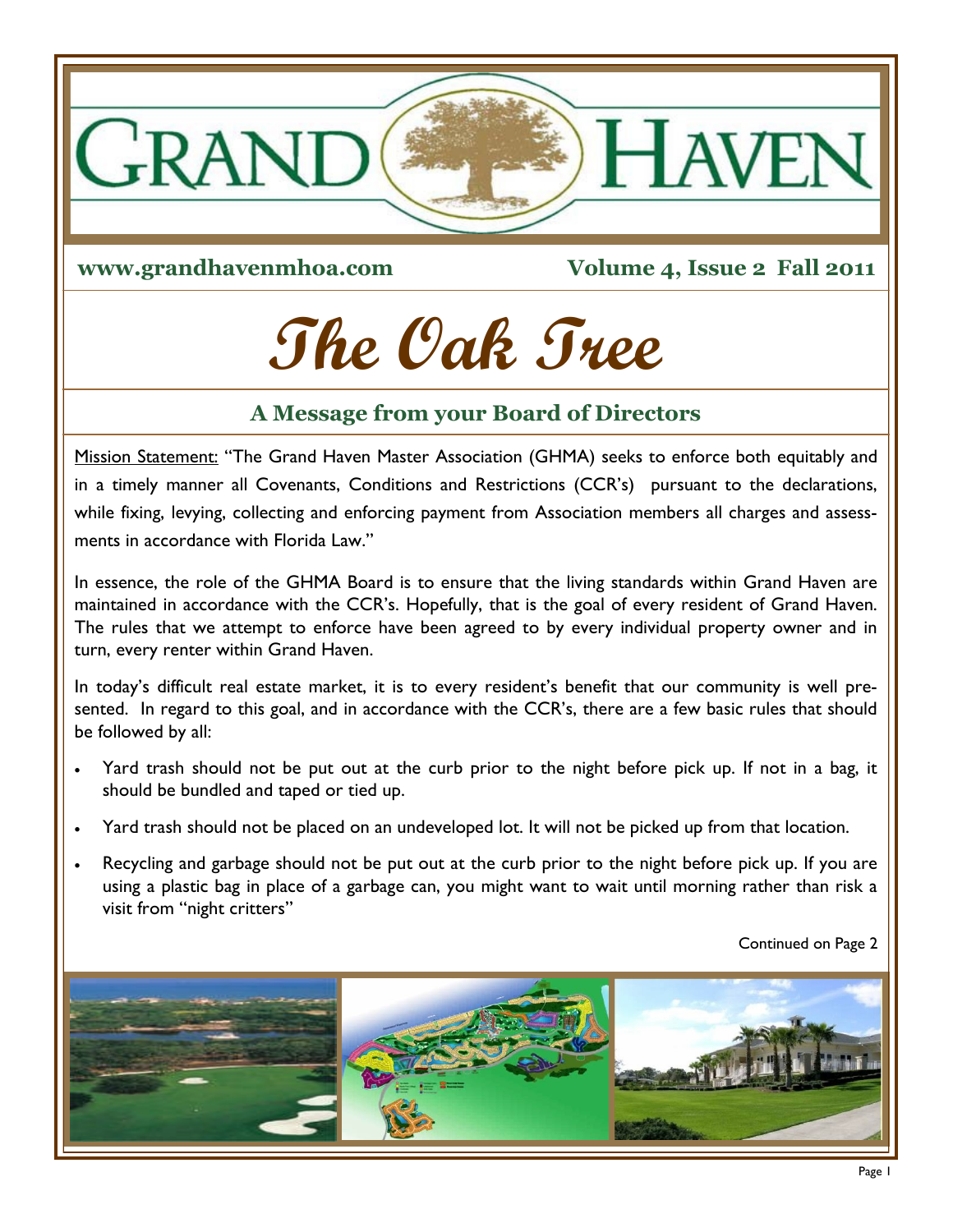# **A Message from your Board of Directors,** *continued*

- Please remember that changes to your property and/or residence require approval from the Architectural Design Committee (ADC). There is no cost for this process. However, you are subject to a \$100.00 fine for an unapproved change.
- Homeowners/renters are responsible for basic maintenance on their property including mowing, replacement of dead sod (unless otherwise negotiated via the PLM program), removal of mildew and mold from walkways and driveways and keeping flower beds weed free.
- Owners of unimproved lots are required to provide basic maintenance of the property. The most practical and inexpensive way to accomplish this is through the Unimproved Lot Maintenance Program (ULMP). Further information is available by contacting Troy Railsback at Southern States Management Group.
- Irrigation: with the exception of River Club and the condominiums every homeowner is responsible for irrigation – sufficient watering, maintenance of the system and any costs associated with this. If wells are being used there should be no rust stains on the house, sidewalk, driveway or roadway.

As you may be aware, one of our major goals it to minimize the need for any CC&R enforcement action. But when enforcement action is required, the board is committed to increasing the efficiency of collecting delinquent assessments and fines. A number of remedies are currently under consideration including, but not limited to legal filings. Property owner's who refuse to meet their obligations and responsibilities pass the financial burden on to the rest of us while often continuing to enjoy the benefits of the Grand Have lifestyle. It is the position of your board that proactive changes need to be made in our approach to this problem. It should be noted that Florida lawmakers have recently been extremely active in passing legislation that is highly supportive of Home Owner associations. In this regard, new laws have recently been enacted.

Now would be a most appropriate time for any property owner who is delinquent in any form of assessment or fine to consider negotiating a settlement. As we move ahead and initiate actions, this alternative may not be readily available.

As Directors of the GHMA, our one over riding goal is to assist every resident of Grand Haven in maintaining the best possible lifestyle. We all are here because of the belief that Grand Haven was a very special place to live. Despite the current economic situation and its negative impact upon the housing industry, Grand Haven continues to be special. With your support the board believes that we can attain our goal and maintain our place as one of the premier communities in the southeast.

For further information regarding the GHMA, meeting dates, agenda's and CCR's, please visit our website at www.grandhavenmhoa.com

| <b>Board Members</b>        |                         |  |                                               | In This Issue |
|-----------------------------|-------------------------|--|-----------------------------------------------|---------------|
| PRES.                       |                         |  | Judy Hackstaff 447-7306 jhackstaff@cfl.rr.com |               |
| V.P.                        |                         |  | Rob Carlton 447-5536 rjcarlton5@aol.com       |               |
|                             |                         |  | TREAS. Gene D'Iorio 446-2995 gdiorio@aol.com  |               |
| DIR.                        |                         |  | Gerald Kagan 446-0688 gjkagan@bellsouth.net   |               |
|                             |                         |  |                                               |               |
| DIR.                        | Patty Stauffer 446-2277 |  | postauffer@earthlink.net                      |               |
| <b>Oak Tree Contributor</b> |                         |  | Nancy Snodgrass<br>nancysnodgrass@cfl.rr.com  |               |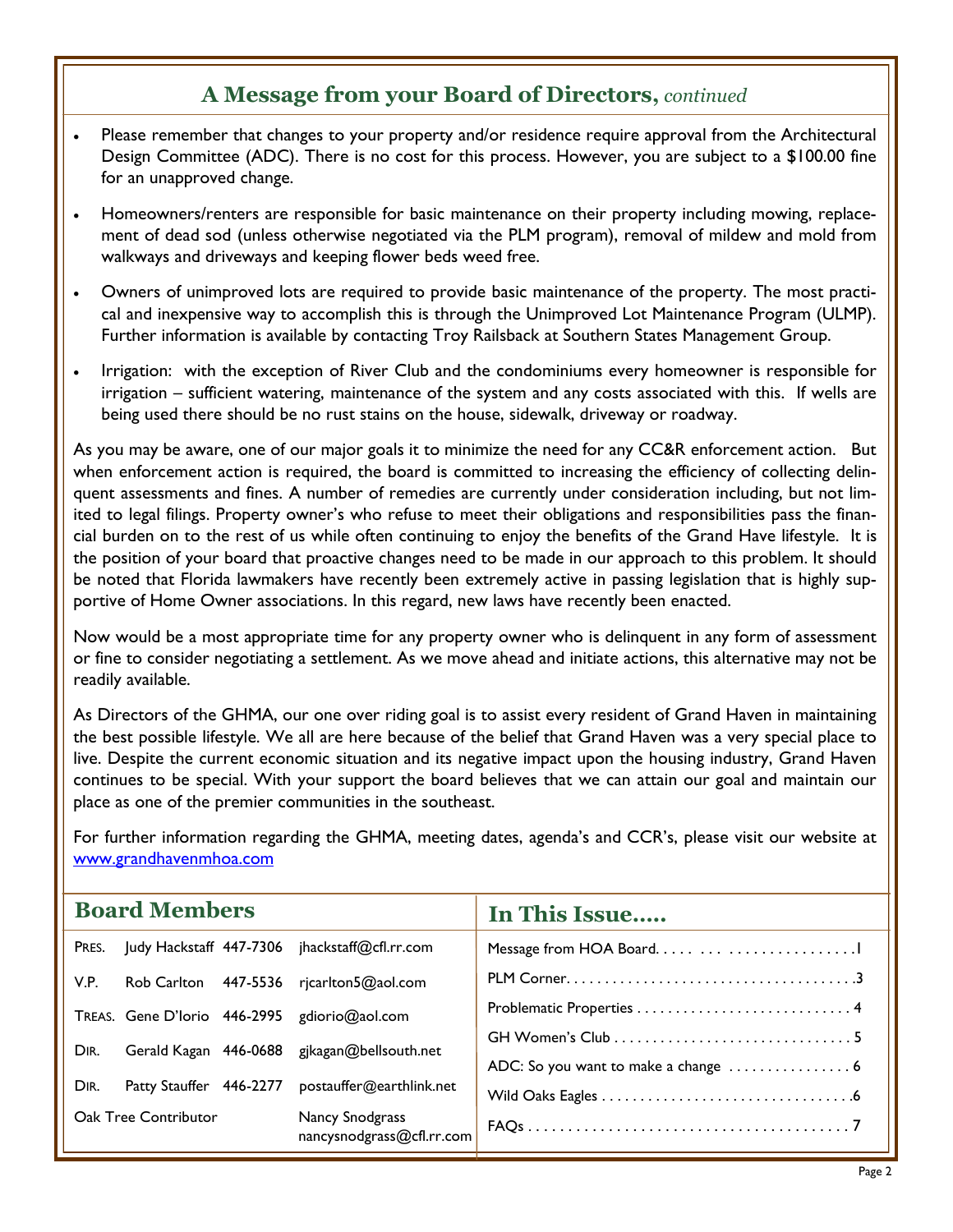#### **PLM Corner**

The Board has been busy with two projects for the PLM: resident surveys and PLM contract negotiations. The current Private Lawn Maintenance (PLM) contracts expire December 31, 2011. The Crossings contract expires in 2012.

In a letter to PLM residents we asked them to rate their cur-rent PLM contractor and to email [PLMGHMA@cfl.rr.com](mailto:PLMGHMA@cfl.rr.com) with their comments. In total we heard from 68 residents out of a potential 535. That's just a little under 13% of the potential responders. Several villages had a higher percentage. Most people provided detailed comments and a rating of 1-5 (with 5 being the highest). All of the ratings and individual comments have been shared with the board members. Below are the overall results of the survey:

| <b>VILLAGE</b>    | # Residents | # Replies | <b>Rating Average</b> |
|-------------------|-------------|-----------|-----------------------|
| Crossings         | 133         | 5         | 2.8                   |
| Heritage Oaks     | 53          | 4         | 3.25                  |
| Linkside          | 88          | 24        | 2.93                  |
| Lakeside          | 25          | 3         | 3.0                   |
| Pine Harbor       | 46          | 3         | 3.5                   |
| <b>River Walk</b> | 40          | 9         | 2.0                   |
| Village Oaks      | 38          | 6         | 3.42                  |
| Reserve           | 40          | 5         | 2.9                   |
| <b>River Club</b> | 72          | 9         | 4.39                  |

The PLM contracts expire at the end of December for all PLM villages except the Crossings. Their contract expires at the end of 2012. In June we had 13 contractors express an interest in bidding on various village combinations. All were required to come to Grand Haven to see the villages they might be bidding on and to hear the requirements. Each was provided with a bid package. Of the 13 contractors, nine submitted bids. The quotes cover a wide range. The Board is reviewing all of the quotes and the companies and is looking at the CC&R requirement that a village 2/3 vote would be required if the assessment for that village would increase by a set amount over the prior year. These percentages are Reserve-5%, Linkside-10% and all others are 15%. The contractor selections will be announced in September.



## **SSMG Services Retained**

The GHMA Board is pleased to announce that during the June 2011 board meeting the Board unanimously voted to retain Southern States Management Group (SSMG) as Community Manager. The contract will run for three years from January, 2012 to December, 2014 with no change in the fee. Over the past few years SSMG has grown with Grand Haven and over the next few years it is important to maintain this knowledge and experience. The Board has many new projects that will be initiated and implemented in 2011 and onward and this continuity between Grand Haven Master Association and Southern States is essential.

Southern States Management Group is located at: 2 Camino del Mar Palm Coast, FL 32137 Their mailing address: P.O. Box 354785 Palm Coast, FL 32135

SSMG **i**s an independent management firm hired to manage the daily operations of the GHMA. Questions, comments or concerns regarding the GHMA, The River Club or Private Lawn Maintenance should be directed to Troy Railsback at (386) 446-6333 ext. 307. For questions or concerns regarding the Architectural Design Committee or new construction, please contact Brandy Despang at (386) 446-6333 ext. 306. Questions or concerns regarding the Riverview Condominiums (Phase I and II), please contact Troy Railsback at (386) 446-6333. Both are licensed Community Association Managers with knowledge and experience to assist you.

## **Grand Haven Website**

The Grand Haven Master Association has its own website, www.grandhavenmhoa.com. Its purpose is to make information accessible about Association activities.

It includes the names, e‐mail addresses and phone numbers of the Grand Haven Master Association Board and the Architectural Design Committee, meeting schedules, agendas, FAQs and financial information.

The site also lists ADC guidelines and forms for residents to use to make submittals for changes to their property.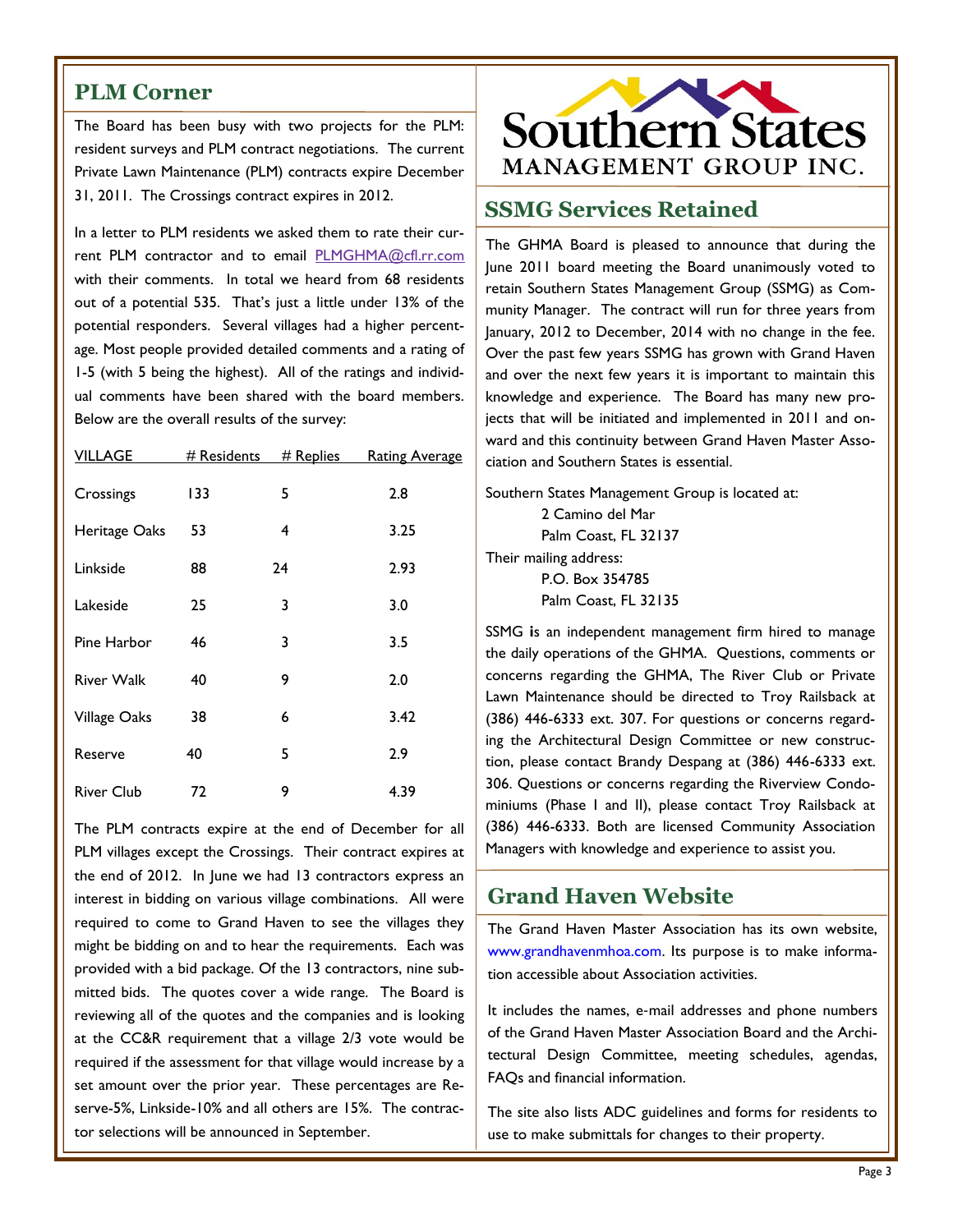# **Problematic Properties**

As mentioned in the article "A Message From Your Board Of Directors", one of our major goals is to minimize the need for any CC&R enforcement action. However, when enforcement action is required, the board is committed to increasing the efficiency of collecting delinquent fines and assessments. A committee reviewed possible options and the GHMA Board of Directors approved the following actions at their meeting on August 19, 2011:

- In accordance with Florida Statutes, for all rented properties that are delinquent in the payment of fines, assessment or special assessments in excess of 60 days, the GHMA will demand that the rent monies be paid directly to the GHMA until all arrears are satisfied.
- Liens will be placed on all properties with fines that are delinquent in excess of 90 days and \$1,000.00.
- The GHMA Board, with advice of counsel, will initiate foreclosure proceedings on selected properties meeting pre-selected criteria.
- Present a one time offer of amnesty which provides for the elimination of existing fines and potential legal fees if the infraction is corrected within 60 days and the property remains free of further fines for one year.
- Present a one time offer of amnesty which provides for the elimination of accrued interest and potential legal fees if all past due assessments are paid in full within 60 days. As an alternative, a payment schedule must be negotiated within 60 days, the terms of which shall not exceed one year.
- Present a one time offer of amnesty to owners of undeveloped lots that provides for the elimination of past due fines if the property owner enrolls for a minimum period of two years in the

## **Problematic Properties,** *continued*

 Unimproved Lot Maintenance Program. As an alternative the property owner must provide via a written agreement with an independent contractor that lot maintenance will be provided for a minimum period of one year.

Please remember: Homeowners/renters are responsible for basic maintenance on their property including mowing, replacement of dead sod (unless otherwise negotiated via the PLM program), removal of rust, mildew and mold from walkways and driveways and keeping flower beds weed free.

Two other issues, Solicitation and Garage Sales, were discussed. The Board has the authority granted by the Master Declaration to adopt rules. Rules prohibiting Solicitation and Garage Sales were approved by the Board at the August 19, 2011 meeting. These rules will be recorded with the County and then copies will be distributed to all residents.

#### **CDD Corner**

The GHMA and the GH CDD will be collaborating their efforts to keep Grand Haven grand. Policies and procedures regarding gate access control along with lease/ rental provisions will be reviewed and/or modified to address concerns relating to access into the community by non-property owners or unregistered renters. Abuse of GH Amenity facilities and/or continuing violations of Village CC&Rs are also topics of concern. The GHMA and the GH CDD appreciates your support in these efforts.

#### **GHMA Meeting Schedule for 2011**

The Grand Haven Master Association (GHMA) will meet at the Creekside Amenities Center with scheduled meetings for the rest of the year:

> 2 p.m., Friday, September 23, 2011 2 p.m., Friday, October 21, 2011 (Budget) 2 p.m., Friday, November 18, 2011

All residents are welcome to attend.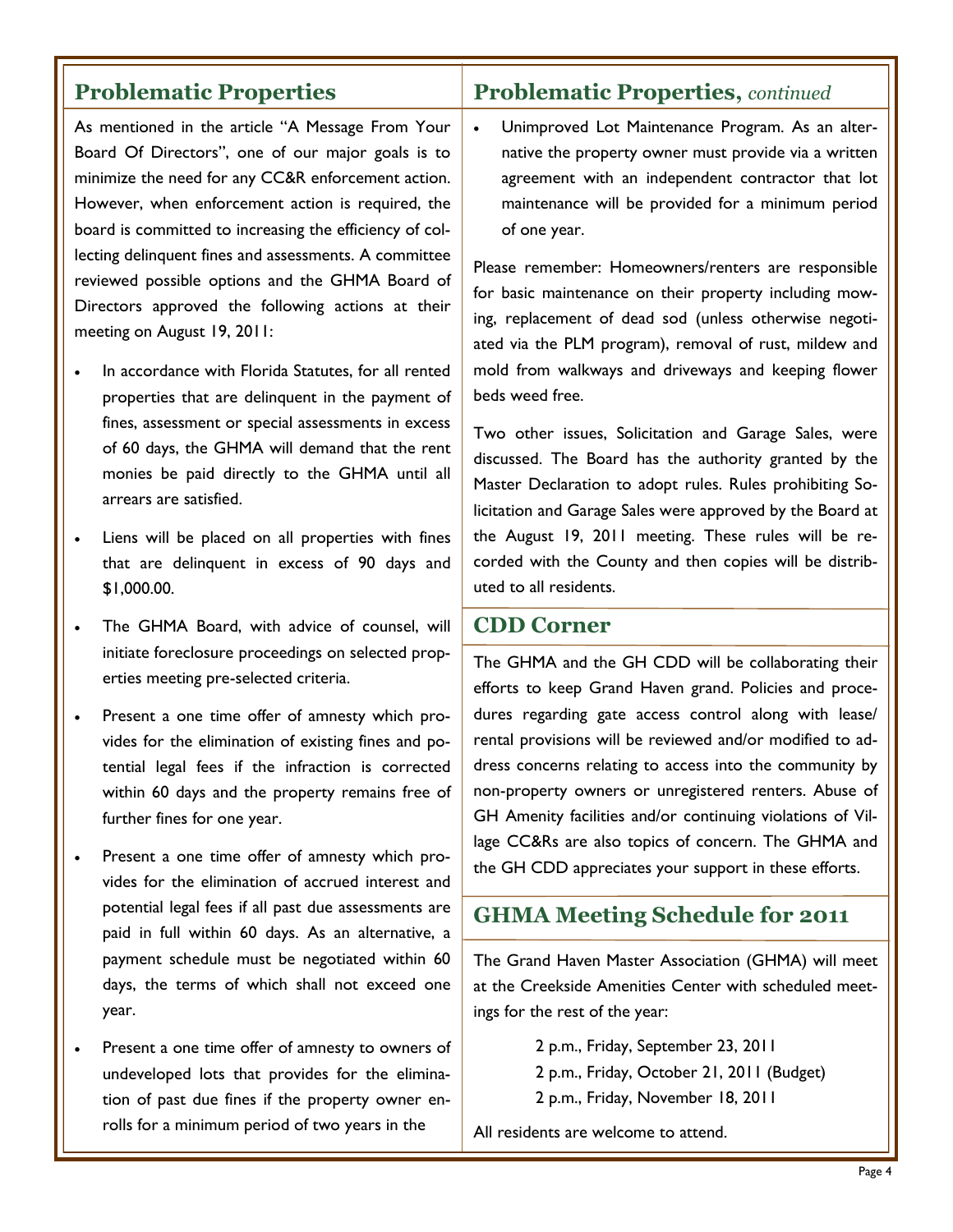| <b>GH Women's Club 2011-2012</b>                                                                                                                                                                                                                                                                                                                                       | <b>Flagler Emergency Information</b>                                                                                                                                                                                                                                                                                                                                                                                                                 |
|------------------------------------------------------------------------------------------------------------------------------------------------------------------------------------------------------------------------------------------------------------------------------------------------------------------------------------------------------------------------|------------------------------------------------------------------------------------------------------------------------------------------------------------------------------------------------------------------------------------------------------------------------------------------------------------------------------------------------------------------------------------------------------------------------------------------------------|
| A member of the General Florida Federation of<br>Women's Clubs, the Grand Haven Women's Club,<br>founded in 2005, is a non-profit volunteer organization<br>with over 120 members. Come join and "give back" to<br>people in need.                                                                                                                                     | Flagler Emergency has a program designed for people<br>who require assistance with daily living or have a medi-<br>cal condition that prevents or hinders their ability to<br>evacuate or provide self-care.<br>Pre-registration to this program is important for people                                                                                                                                                                             |
| The Club's theme is "Embrace the joy of giving back".<br>This past year, the Club donated over \$4,100 to local<br>and county organizations and over \$2,000 to state and<br>international organizations. At every meeting, there is<br>a brief business meeting, an informative program and, of<br>course - lunch at the Club House. This year's programs<br>include: | with special needs. During an emergency is not the time<br>to get on the list.<br>To get a special needs registration for yourself, you can<br>choose one of the three options below:<br>Go to www.flagleremergency.com and download<br>and print the application                                                                                                                                                                                    |
| September 19, 2011<br>Coast Guard Commander Andy Bloome, at JAX<br>with information on Homeland Security and<br>changes in national security since 9/11.<br>October 17, 2011<br>Faith Coleman giving information on the Free                                                                                                                                           | Call the office at (386) 313-4200<br>Send a request to:<br>$\bullet$<br>People with Special Needs<br>769 E. Moody Boulevard, #3<br>Bunnell, FI 32110                                                                                                                                                                                                                                                                                                 |
| Clinic in Bunnell.<br>November 21, 2011                                                                                                                                                                                                                                                                                                                                | <b>Flagler Humane Society</b>                                                                                                                                                                                                                                                                                                                                                                                                                        |
| Susan Warner from New Beginnings<br>December 19, 2011<br>Christmas program with a performance by the<br>Flagler New Theater Group<br>January 16, 2012<br>Day of Games to raise money for local causes<br>February 20, 2012<br>Bridgett Burgens from the Flagler Rehab Center<br>speaking on back pain and good health<br>March/April                                   | Who they are:<br>The Flagler Humane Society believes in helping the<br>♧<br>greatest number of animals with their available re-<br>sources.<br>As such, they have an open admission policy and will<br>♧<br>accept any animal that comes through their doors.<br>They place healthy, adoptable animals into new homes.<br>♧<br>They provide medical and behavioral rehabilitation for<br>☆<br>those animals that may need some extra care and atten- |
| To be determined<br>May 21, 2012<br>The Closing Hat/Tea Social                                                                                                                                                                                                                                                                                                         | tion before they are adoptable.<br>The Flagler Humane Society's goal is to end euthanasia<br>♧<br>for all healthy and treatable animals.                                                                                                                                                                                                                                                                                                             |
| If you are interested in attending a meeting, contact<br>Annemarie Schutz, Membership 246-5023, or Sandra<br>Mankowich, President 864-7548.<br>Join the fun and the good feeling of giving.                                                                                                                                                                            | Please check out their link at www.flaglerhumanesociety.org<br>for adoptable and foster pets, upcoming events and how you<br>can help this wonderful privately funded charitable organiza-<br>tion.                                                                                                                                                                                                                                                  |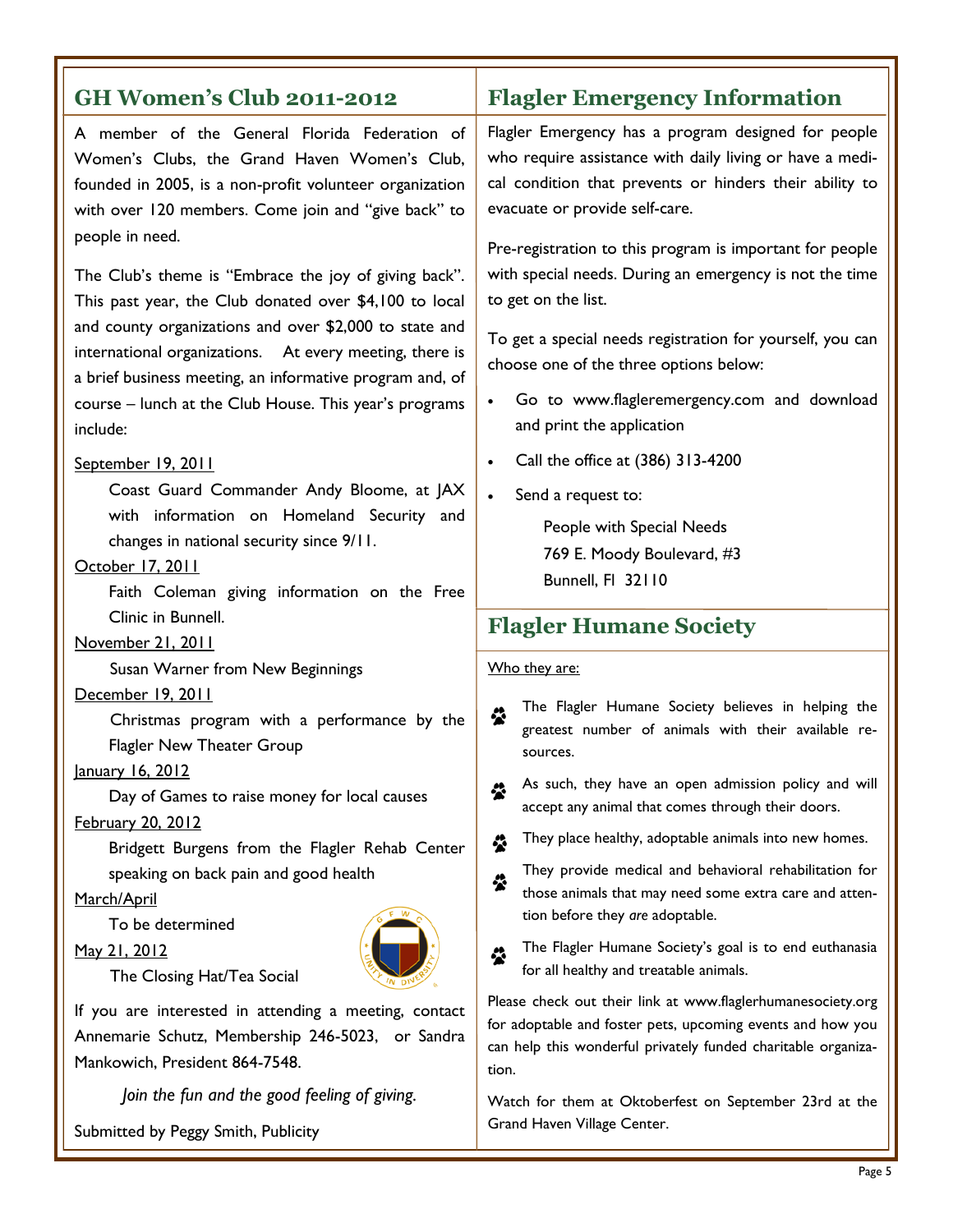# **ADC: Want to make a change?**

There are two rules for living in harmony:

- **1.** Don't sweat the small stuff
- **2.** It's all small stuff

Residents who would like to change the outside appearance of their home or make a change in their landscape design must first get approval of their plans from the Architectural Design Committee (ADC). There is no cost for this process. However, you are subject to a \$100 fine for an unapproved change.

After a landscape or well proposal is drawn up with a contractor or well driller, or a new house color selected, the resident should go to the Master Association web site, www.grandhavenmhoa.com, to find the necessary forms to submit the plan. Click on Architectural Design, then ADC Forms, then click on ADC Application Form, and if necessary, Well Agreement. Print and fill out the forms needed, copy in triplicate, write a check for the amount stipulated by the ADC and submit a letter explaining what is to be done. Take photos of the house or lawn, if so desired, and bring the entire package to Southern States Management at 2 Camino del Mar, the property management firm for the ADC. There is also a drop-off "mailbox" on Marlin Drive near Creekside Athletic Center.

The application will then be placed on the agenda for the next ADC meeting provided it has been submitted at least three working days prior to the meeting. Residents who do not wish to attend the meeting will be notified by mail about the outcome.

The meetings are held in the Creekside Amenities Center meeting room on the first and third Wednesday of every month at 9:30 a.m.

#### **Village Voices**

If anyone is interested in writing about their neighborhood, we'd like to include a section devoted to newsworthy items of interest.

Please contact Patty Stauffer (postauffer@earthlink.net) or Nancy Snodgrass (nancysnodgrass@cfl.rr.com) if you'd like to volunteer for this.

## **Wild Oaks Eagles**

#### \* \* \* ALERT \* \* \* THERE'S A SCANDAL BREWING

Well, Florida eagle breeding season is just around the corner and many eagles are returning back home. Mom Eagle returned to her "home" on August 26. You might remember that was the day Hurricane Irene passed by. Mom had good instincts and decided to "high tail" it back home as the weather in the north was expected to be vicious.....one smart bird! No sign of dad yet, but he usually returns a few days later. Fingers crossed he will return soon.

On August 27 a male (sub-adult) eagle was first spotted in the nest and around the nest area. A sub-adult represents a "maturing" eagle and is approx. 4 yrs old.....commonly referred to as a "dirty bird" because the signature "white head" isn't fully grown in yet. This male is getting his white head but still has some dark areas. His tail hasn't turned completely white and he still has dark eyes that the immature eagles possess. An eagle matures at approx. 5 yrs and at that time the striking white head and tail is apparent along with the characteristic yellow eyes and beak. At this time the bird is ready and anxious to find a mate and start breeding.

For the past few days mom and the sub have been seen together several times.....not only in Wild Oaks but in other "gated" communities (affluent eagles, they are!).....perched together and soaring together. It's obvious the sub is following mom around and becoming very comfortable with the area. This eagle is possibly one of mom and dad's babies from 4 yrs ago as juvenile and immature eagles often return to their natal territory.

The big question is.......will dad return? If he is healthy, he will return to his mate and his beloved nest. And if he does, the sub will be quickly escorted out of the area and hopefully without a battle. If dad doesn't return, I guess mom has a back-up that is very much "at home" at the nest and in the area. Stay tuned.....

Check out the videos of The Wild Oaks Eagle Family recorded in January 2011 by "John  $\sim$  The Video Guy" (Part I & Part II) <http://www.youtube.com/user/opticalpress>

Submitted by Gretchen Butler Audubon Senior EagleWatch Volunteer Extraordinaire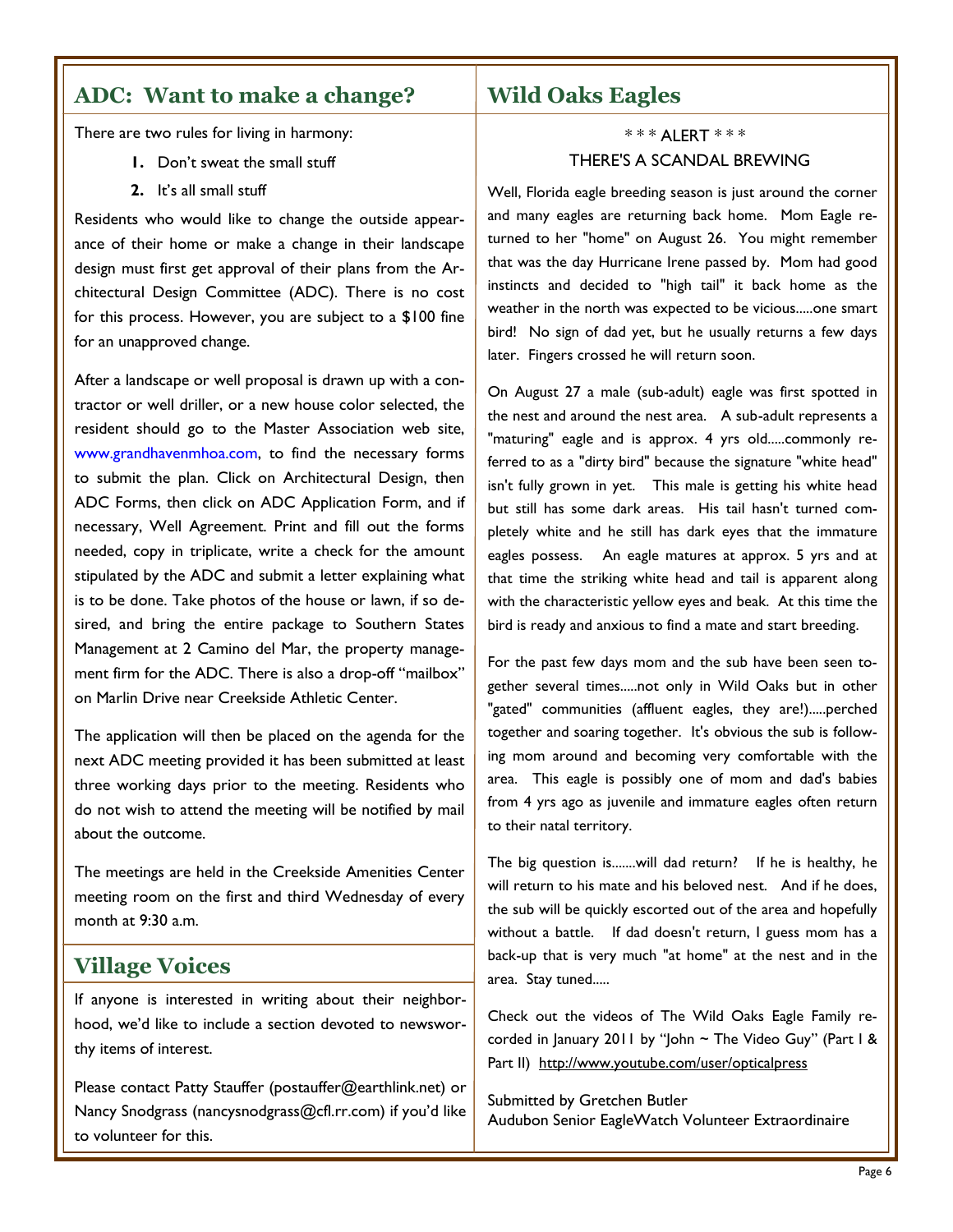# **Frequently Asked Questions**

Q. I recently was lucky enough to find an eight foot bronze replica of the Eiffel Tower and would like to put it on my front lawn with different colored lights shining on it at night. Do I have to tell my neighbors about it before I have it delivered?

A. C'est fantastique! Before telling your neighbors you need to apply to the ADC for approval for displaying such an international treasure. You must first submit an application which is required by the CC&Rs. This could save you a possible fine. Placing a structure such as you described, decorated with multi-colored dancing lights that is visible to the whole street, most likely would not be approved. However, it would make a fabulous indoor wine rack, n'est ce-pas?

Q. I live in a PLM Village. In order to save money I am watering my lawn only once every two weeks. Surprisingly, the grass is turning brown. If it dies, who can I call to get it replaced?

A. Who you gonna call? Sod busters! Each homeowner in Grand Haven is responsible for the maintenance of his or her property. That means if your lawn burns out due to lack of proper watering you must have the dead sod removed and replaced or face potential fines. It will be more economical in the long run to follow the St. Johns Water Management District guidelines of watering your lawn twice a week during Daylight Savings Time and once a week during Eastern Standard Time than having to re-sod your lawn several times a year.

Q. I am very distressed. I received a CC&R warning that the trees at the street in front of my house need to be trimmed. I did not select them or buy them. They were already planted when I purchased my home. Who is actually responsible for these trees? Please solve this as the neighbors keep giving me dirty looks when I am outside.

# **FAQs,** *continued*

A. Responsibility begins at home. YOU own the trees and are required to maintain them and keep them trimmed so people walking on the sidewalk do not have to duck, crouch down, steer clear of, or bend over to avoid being impaled by the branches.

Q. Since I like to sleep late in the morning, I put out my garbage in plastic bags the night before pick- up. Animals and birds are tearing open the bags scattering the trash and making a huge mess in front of my house. Can I call Animal Control and have them trap and/or capture these creatures?

A. In a word, "No!" The animals are only doing what comes naturally to them. Survival! If you must put your trash out the night before pick-up, at the very least it should be placed in a lidded, tightly closed and secured trash receptacle. The best and least messy option is to put out your trash the morning it is to be collected. You could also go to sleep earlier. Otherwise, expect some mornings to look like out-takes from Hitchcock's "The Birds!"

Q. My family and I are new to Grand Haven and to Florida. I understand that Hurricane Season is from June through November. So what do you do when a Class 5 hurricane is going to make landfall?

A. Does the name Noah mean anything to you? However, if your carpentry skills are less than outstanding and you are allergic to fur, feathers, scales, and water, you might want to access the following website. [www.flagleremergency.com](http://www.flagleremergency.com/) and follow the links for information on hurricane preparedness and evacuation information. (The Flagler County Library has free brochures available to all.) To make evacuation more orderly, if tropical storm force winds of 39mph or greater occur Grand Haven CDD procedures call for removal of metal gate arms at all entrances and opening The Crossings and Wild Oaks gates. The guardhouse will not be staffed.